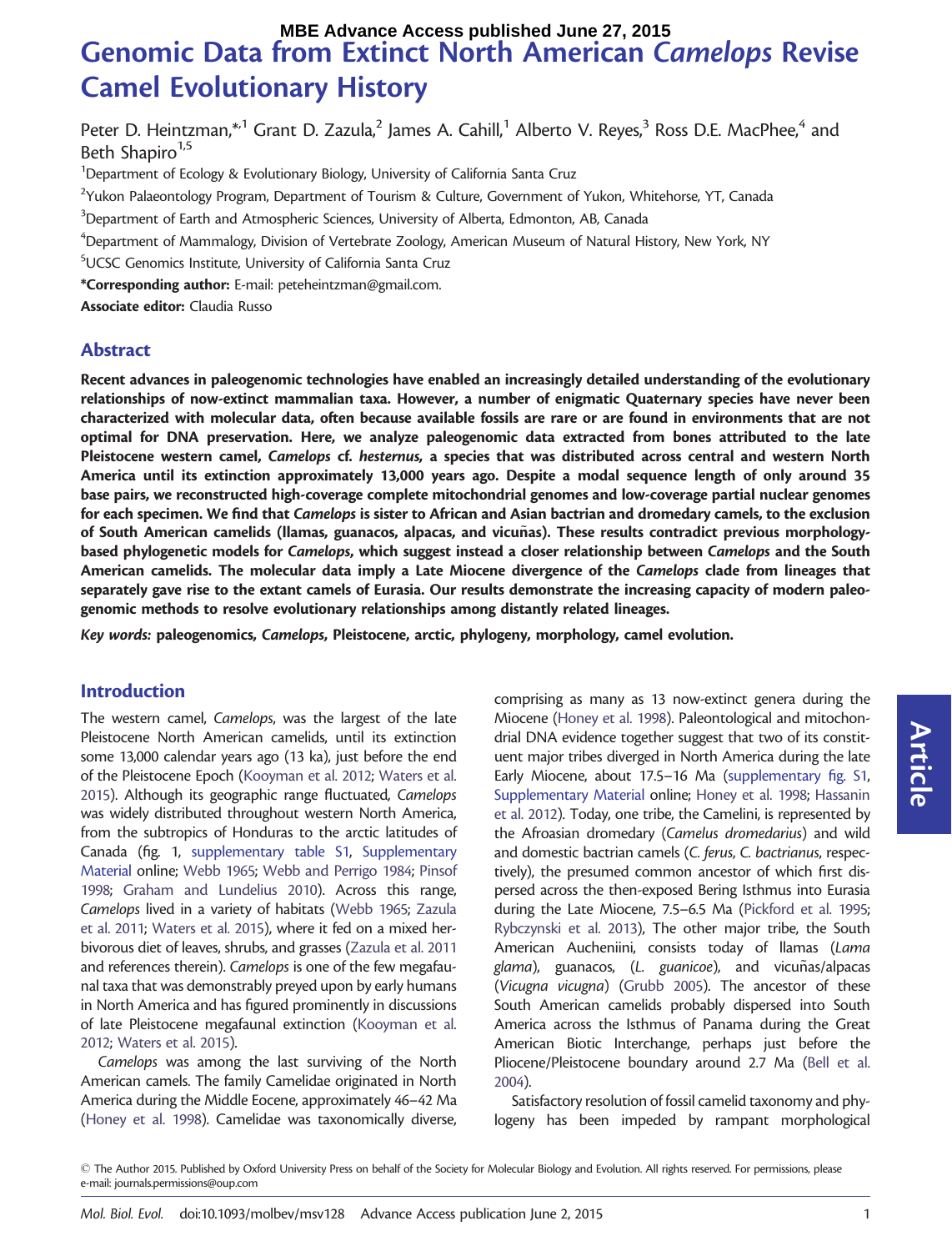<span id="page-1-0"></span>

FIG. 1. The three Hunker Creek fossil specimens assigned to Camelops and the location of Hunker Creek in relation to other localities yielding Camelops specimens. YG 328.23: a complete, well-preserved left metatarsal (hindlimb cannon bone) in (a) anterior, (b) posterior, and (c) medial view. YG 29.199: a proximal fragment of a metacarpal (forelimb cannon bone) in (d) anterior, and (e) posterior view. YG 328.21: a complete and well-preserved proximal (first) phalanx or pastern bone in (f) anterior, (g) posterior, and (h) lateral view. (i) Known fossil localities of Camelops (circles), with late Pleistocene glacial limits and glacial lakes (white) from [Ehlers et al. \(2011\)](#page-6-0). The Hunker Creek (HC) site is marked by a star. Locality data for Camelops are from the FAUNMAP database [\(Graham and Lundelius 2010](#page-6-0)), supplemented by additional sites from Alaska, Yukon, Mexico, and Honduras [\(supplementary table](http://mbe.oxfordjournals.org/lookup/suppl/doi:10.1093/molbev/msv128/-/DC1) [S1,](http://mbe.oxfordjournals.org/lookup/suppl/doi:10.1093/molbev/msv128/-/DC1) [Supplementary Material](http://mbe.oxfordjournals.org/lookup/suppl/doi:10.1093/molbev/msv128/-/DC1) online).

parallelism, with virtually every "diagnostic" character being encountered in more than one proposed lineage ([Harrison](#page-6-0) [1979;](#page-6-0) see [supplementary information](http://mbe.oxfordjournals.org/lookup/suppl/doi:10.1093/molbev/msv128/-/DC1) and [supplementary fig.](http://mbe.oxfordjournals.org/lookup/suppl/doi:10.1093/molbev/msv128/-/DC1) [S1](http://mbe.oxfordjournals.org/lookup/suppl/doi:10.1093/molbev/msv128/-/DC1), [Supplementary Material](http://mbe.oxfordjournals.org/lookup/suppl/doi:10.1093/molbev/msv128/-/DC1) online, for an overview). Based on morphology, Camelops is widely recognized as a highly derived member of the Aucheniini, probably most closely re-lated to Late Miocene Alforjas (~10 to 5 Ma; [Honey et al. 1998;](#page-6-0) see also [Harrison 1979;](#page-6-0) [Breyer 1983](#page-6-0); [Voorhies and Corner](#page-7-0) [1986;](#page-7-0) [Webb and Meachen 2004,](#page-7-0) but see [Scherer 2013](#page-7-0)).

It has become increasingly routine to use molecular data to test morphology-based hypotheses concerning evolutionary relationships. In particular, ancient DNA (aDNA) and fossil proteins offer the possibility of testing phylogenetic hypotheses involving both living and extinct species (e.g., [Orlando](#page-7-0) [et al. 2003;](#page-7-0) [Lister et al. 2005](#page-6-0); [Rohland et al. 2007](#page-7-0); [Campos et al.](#page-6-0) [2010;](#page-6-0) [Llamas et al. 2015;](#page-6-0) [Welker et al. 2015](#page-7-0)). Here, we evaluate three Camelops fossils, all lower limb bones recovered from a late Pleistocene, presumably Sangamonian Interglacial (~125 to 75 ka), context in subarctic Yukon, Canada. Fossils from interglacial deposits tend to be rare at higher latitudes, at least partly because the generally acidic nature of interglacial soils is not conducive to long-term preservation of bones or biomolecules [\(Lindahl 1993;](#page-6-0) [Muhs et al. 2001\)](#page-7-0). Consequently, there have been few successful attempts to recover aDNA from fossils of subarctic and arctic interglacial faunas (but see [Rohland et al. 2007](#page-7-0)) despite this interval being well within the current temporal envelope for successful aDNA characterization [\(Orlando et al. 2013\)](#page-7-0). Using a combination of morphological and paleogenomic analyses, we demonstrate that 1) these fossils can be assigned to Camelops with confidence on the basis of morphological and mensurational comparisons and that 2) Camelops is phylogenetically closer to Camelus (Camelini) than Lama/Vicugna (Aucheniini). Divergence dating indicates that the lineages of Camelops and Camelus separated during the Middle to Late Miocene.

# Systematic Paleontology

#### Classification

Class: Mammalia; Order: Artiodactyla; Family: Camelidae; Subfamily: Camelinae; Genus: Camelops Leidy 1854.

#### Fossil Locality and Age

Three specimens of Camelops (YG 29.199, 328.21, and 328.23) were recovered from an active placer gold mine along Hunker Creek (64.019167 N, 139.158056 W), a waterway located near Dawson City, Yukon, Canada (fig. 1). Pleistocene vertebrate fossils are commonly uncovered at these localities by hydraulic stripping of frozen sediments, during mining operations designed to gain access underlying gold-bearing gravel [\(Froese](#page-6-0) [et al. 2009\)](#page-6-0). Mining in this manner does not proceed stratigraphically, with the result that there is usually only limited information for placing individual fossils in a precise chronological context. However, the fossil assemblage that yielded these Camelops fossils also includes steppe-bison (Bison priscus), considered to be chronologically restricted to the late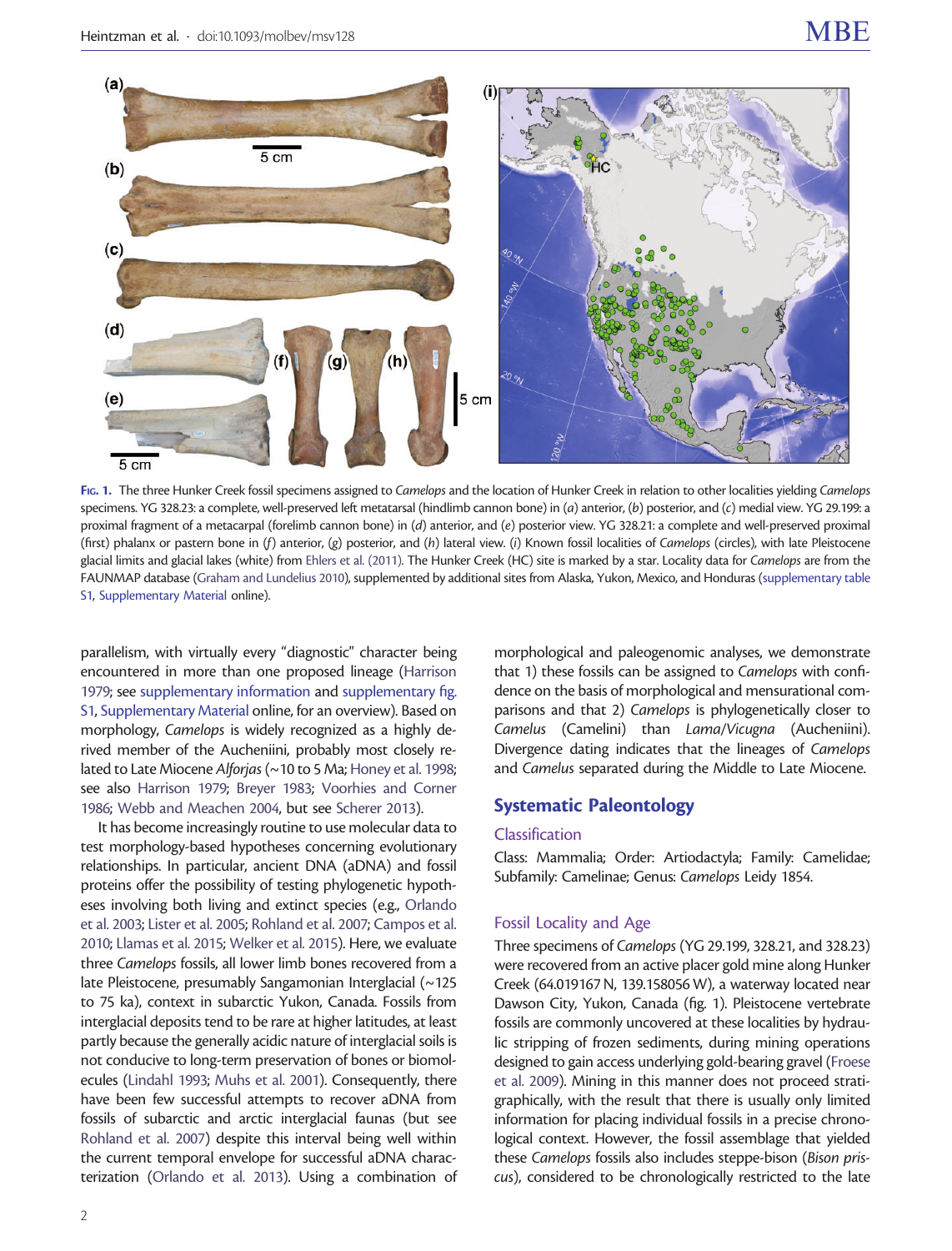Table 1. Age Data, Endogenous DNA Percentage, and Genomic Coverage Statistics for the Three Hunker Creek Camelops Specimens.

| Specimen<br><b>Number</b> | Radiocarbon<br>Age<br>$(^{14}C$ Year BP) | Radiocarbon<br>Lab Number           |     | Reads                 | Mitochondria |                          | <b>Nuclear</b>                           |         |                |                      |         |                |
|---------------------------|------------------------------------------|-------------------------------------|-----|-----------------------|--------------|--------------------------|------------------------------------------|---------|----------------|----------------------|---------|----------------|
|                           |                                          |                                     |     |                       |              |                          | Aligned to Wild<br><b>Bactrian Camel</b> |         |                | Aligned to<br>Alpaca |         |                |
|                           |                                          |                                     |     |                       | Mapped       | % Reads Coverage $(x)^p$ | Reads<br>Mapped                          |         | Coverage $(x)$ | Reads<br>Mapped      |         | Coverage $(x)$ |
|                           |                                          |                                     | Raw | Filtered <sup>a</sup> |              |                          | %                                        | Per Mb  |                | %                    | Per Mb  |                |
| YG 328.23                 | > 51,700                                 | UCIAMS 117246 33,604,352 31,930,308 |     |                       | 0.023        | 23.196                   | 20.129                                   | 3.199.0 | 0.149          | 18.789               | 2.761.9 | 0.129          |
| YG 29.199                 | >49.900                                  | UCIAMS 72416 24.773.604 23.529.508  |     |                       | 0.030        | 21.177                   | 13.185                                   | 1.544.0 | 0.066          | 12.262               | 1,328.2 | 0.057          |
| <b>YG 328.21</b>          | > 51,700                                 | UCIAMS 117244 37.783.926 35.426.303 |     |                       | 0.029        | 35.653                   | 44.647                                   | 7.872.2 | 0.357          | 41.778               | 6.813.7 | 0.310          |
|                           |                                          | Total                               |     | 96,161,882 90,886,119 |              |                          |                                          |         |                |                      |         |                |

NOTE-The percentages of filtered reads that mapped (endogenous DNA) are reported prior to duplicate removal, whereas coverage statistics were calculated after duplicate removal. <sup>14</sup>C year BP, radiocarbon years before the present; Mb, megabase.

 $^{\text{a}}$ Adapter dimers, reads with a quality score of  $<$ 15 and length of  $<$ 25 bp removed.

bAs inferred from the iterative assembler.

Pleistocene (<130 ka; marine isotope stage 5/6 boundary; [Lisiecki and Raymo 2005\)](#page-6-0), as well as the less indicative woolly mammoth (Mammuthus primigenius), caribou (Rangifer tarandus), Dall sheep (Ovis dalli), and horse (Equus sp.). Radiocarbon dating of the camel specimens yielded nonfinite ( $>50$  ka) dates (table 1, but see [supplementary](http://mbe.oxfordjournals.org/lookup/suppl/doi:10.1093/molbev/msv128/-/DC1) [information,](http://mbe.oxfordjournals.org/lookup/suppl/doi:10.1093/molbev/msv128/-/DC1) [Supplementary Material](http://mbe.oxfordjournals.org/lookup/suppl/doi:10.1093/molbev/msv128/-/DC1) online). Although certainty is not possible, on paleoecological grounds [\(Zazula et al.](#page-7-0) [2014\)](#page-7-0), we argue that the actual age of these fossils is likely to lie between roughly 130 and 75 ka, rather than to 50 ka.

#### Fossil Descriptions and Taxonomic Assessment

The three Camelops specimens [\(fig. 1](#page-1-0)a–h) all display diagnostic camelid morphology, and there can be no doubt about their familial placement. Comparison to homologous elements assigned to other fossil camelid taxa indicates that these specimens are most similar to Camelops hesternus [\(sup](http://mbe.oxfordjournals.org/lookup/suppl/doi:10.1093/molbev/msv128/-/DC1)[plementary information](http://mbe.oxfordjournals.org/lookup/suppl/doi:10.1093/molbev/msv128/-/DC1) and [dataset S1,](http://mbe.oxfordjournals.org/lookup/suppl/doi:10.1093/molbev/msv128/-/DC1) [Supplementary](http://mbe.oxfordjournals.org/lookup/suppl/doi:10.1093/molbev/msv128/-/DC1) [Material](http://mbe.oxfordjournals.org/lookup/suppl/doi:10.1093/molbev/msv128/-/DC1) online; [Webb 1965](#page-7-0); [Breyer 1974](#page-6-0); [Voorhies and](#page-7-0) [Corner 1986\)](#page-7-0). In the absence of diagnostic cranial or dental material from this locality, however, we cannot place the Hunker Creek camel fossils unequivocally in a named species, although we provisionally designate them as Camelops cf. hesternus, following [Harington \(1997\)](#page-6-0). The cautionary "cf." would be unnecessary if one were to adopt [Pinsof's \(1998\)](#page-7-0) view that the several named species of Camelops are actually conspecific (as C. hesternus; see [supplementary information,](http://mbe.oxfordjournals.org/lookup/suppl/doi:10.1093/molbev/msv128/-/DC1) [Supplementary Material](http://mbe.oxfordjournals.org/lookup/suppl/doi:10.1093/molbev/msv128/-/DC1) online).

#### Results and Discussion

#### Characterization of Camelops aDNA

Genetic data recovered from the three Yukon Camelops specimens provided  $21-35 \times$  coverage of each mitochondrial genome and 0.07–0.36  $\times$  coverage of each nuclear genome. Endogenous DNA content ranged between 13% and 45% (table 1); molecules were very short (modal length of  $\sim$ 35 bp) and damaged, with between 30% and 34% of cytosines deaminated at the ends of reads [\(supplementary fig. S2,](http://mbe.oxfordjournals.org/lookup/suppl/doi:10.1093/molbev/msv128/-/DC1) [Supplementary Material](http://mbe.oxfordjournals.org/lookup/suppl/doi:10.1093/molbev/msv128/-/DC1) online). The observed fragment length distributions and deamination patterns are consistent with those expected from aDNA ([Dabney, Meyer, et al. 2013\)](#page-6-0).

## Phylogenetic Position of Camelops within Camelidae

Analysis of the full mitochondrial and low coverage nuclear genomes ([figs. 2](#page-3-0) and [3](#page-3-0), [Supplementary figs. S3](http://mbe.oxfordjournals.org/lookup/suppl/doi:10.1093/molbev/msv128/-/DC1) and [S4 and](http://mbe.oxfordjournals.org/lookup/suppl/doi:10.1093/molbev/msv128/-/DC1) [tables S2](http://mbe.oxfordjournals.org/lookup/suppl/doi:10.1093/molbev/msv128/-/DC1) and [S3,](http://mbe.oxfordjournals.org/lookup/suppl/doi:10.1093/molbev/msv128/-/DC1) [Supplementary Material](http://mbe.oxfordjournals.org/lookup/suppl/doi:10.1093/molbev/msv128/-/DC1) online) of the three Yukon Camelops specimens establishes unequivocally that they are more closely related to African and Asian Camelus (Camelini) than to South American Lama and Vicugna (Aucheniini). This contrasts with the conventional interpretation of placing Camelops within the Aucheniini (e.g. [\(Harrison 1979](#page-6-0), [1985;](#page-6-0) [Voorhies and Corner 1986](#page-7-0); [Wheeler](#page-7-0) [1995;](#page-7-0) [Honey et al. 1998;](#page-6-0) [Scherer 2013\)](#page-7-0) and suggests that a wider systematic revision of fossil camelids is required.

In the mitogenomic phylogeny, the Camelops–Camelus clade is recovered with strong statistical support regardless of analytical parameters ([fig. 2](#page-3-0) and [supplementary figs. S3](http://mbe.oxfordjournals.org/lookup/suppl/doi:10.1093/molbev/msv128/-/DC1) and [S4](http://mbe.oxfordjournals.org/lookup/suppl/doi:10.1093/molbev/msv128/-/DC1), [Supplementary Material](http://mbe.oxfordjournals.org/lookup/suppl/doi:10.1093/molbev/msv128/-/DC1) online), with 100% posterior probability and 98–100% maximum likelihood bootstrap support in the presence of an outgroup and 94% posterior probability support in analyses lacking an outgroup [\(supplementary figs. S3](http://mbe.oxfordjournals.org/lookup/suppl/doi:10.1093/molbev/msv128/-/DC1) and [S4 and table S2,](http://mbe.oxfordjournals.org/lookup/suppl/doi:10.1093/molbev/msv128/-/DC1) [Supplementary](http://mbe.oxfordjournals.org/lookup/suppl/doi:10.1093/molbev/msv128/-/DC1) [Material](http://mbe.oxfordjournals.org/lookup/suppl/doi:10.1093/molbev/msv128/-/DC1) online). We estimated nuclear phylogenies using pairwise transversion distances to minimize the influence of damaged sites in the low-coverage paleogenomic dataset. The branching order of the resulting phylogeny was concordant with that of the mitochondrial phylogeny, regardless of whether the wild bactrian camel or alpaca was used as a reference genome for mapping the Camelops reads [\(fig. 3;](#page-3-0) [supplementary table S3](http://mbe.oxfordjournals.org/lookup/suppl/doi:10.1093/molbev/msv128/-/DC1), [Supplementary Material](http://mbe.oxfordjournals.org/lookup/suppl/doi:10.1093/molbev/msv128/-/DC1) online). More Camelops reads aligned to the wild bactrian camel genome than to the alpaca genome per megabase (table 1), again suggesting that Camelops and Camelus genomes are more closely related to each other than either is to Lama/ Vicugna. We also note that the branches leading to Camelops were shorter when the Camelops reads were mapped to the alpaca genome than when mapped to the wild bactrian camel genome [\(fig. 3](#page-3-0)b). This is likely due to biased recovery of increasingly conserved regions of the genome as evolutionary distance increases between the reference genome and Camelops [\(Prufer et al. 2010](#page-7-0)).

The mitochondrial and nuclear genome analyses are in slight disagreement with respect to resolved relationships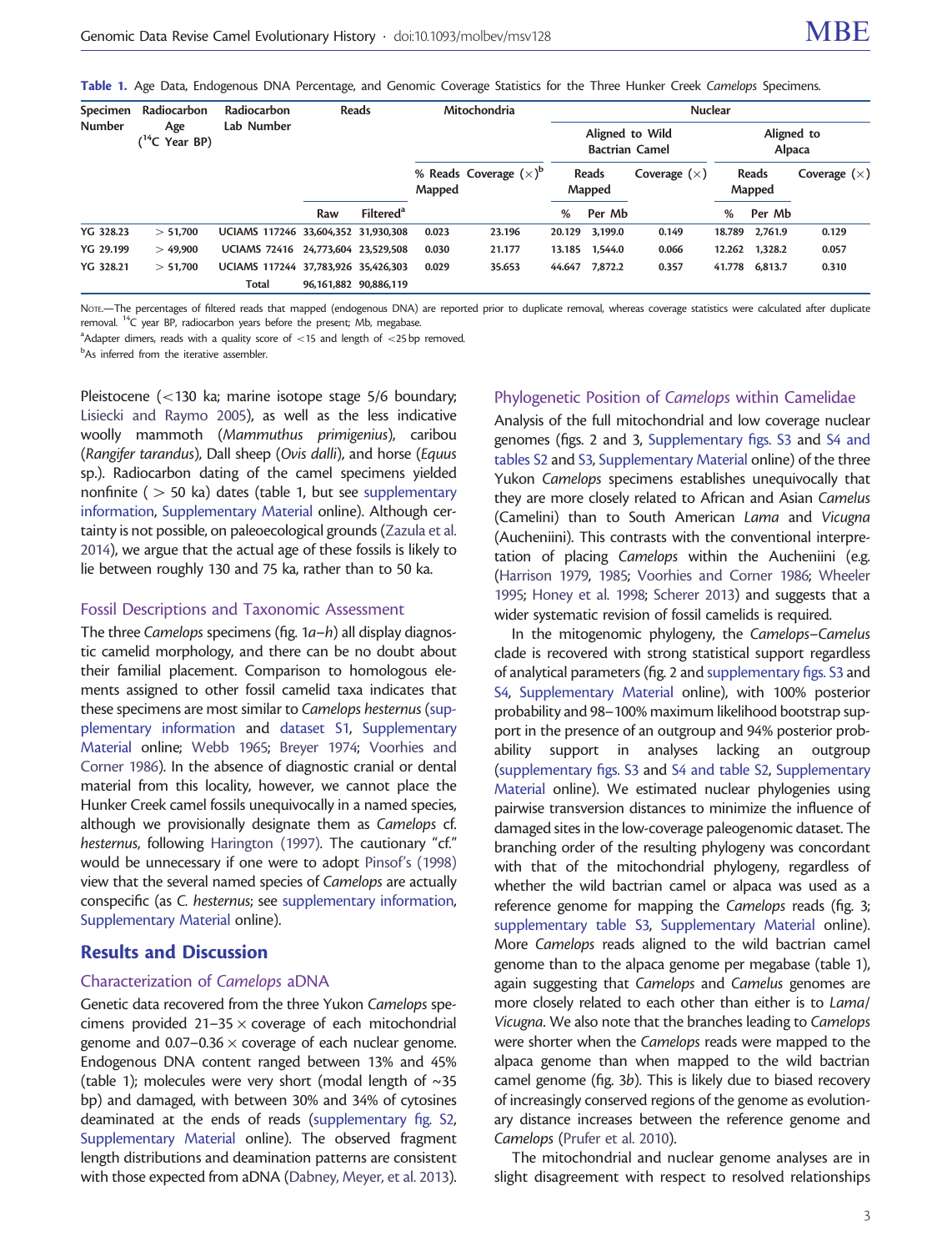<span id="page-3-0"></span>

FIG. 2. Bayesian timetree of the extant Camelidae and extinct Camelops as inferred from whole mitogenomes. Here, a pig (Sus scofra domesticus) was included as outgroup and the analysis assumed a birth-death serially sampled speciation model and a median age of each Camelops specimen of 90,000 years. Bayesian posterior probabilities are shown along branches leading to clades for which monophyly was not enforced. Bars represent 95% highest posterior density credibility intervals for node heights.



FIG. 3. Inferred phylogenetic relationships based on transversion pairwise differences between nuclear genomes of the three Camelops specimens, alpaca, and the wild bactrian camel, based on alignment to either the  $(a)$  wild bactrian camel or  $(b)$  alpaca reference genomes. The mean number of transversion differences per 10,000 sites are shown between wild bactrian camel-alpaca, Camelops-alpaca, and Camelops-wild bactrian camel (see also [supplementary table S3,](http://mbe.oxfordjournals.org/lookup/suppl/doi:10.1093/molbev/msv128/-/DC1) [Supplementary Material](http://mbe.oxfordjournals.org/lookup/suppl/doi:10.1093/molbev/msv128/-/DC1) online). Camelops specimens are I: YG 29.199, II: YG 328.23, and III: YG 328.21.

among the three Camelops specimens, with either YG 328.23 or YG 328.21 standing as sister to the remaining specimens, respectively (fig. 2 and [supplementary figs. S3](http://mbe.oxfordjournals.org/lookup/suppl/doi:10.1093/molbev/msv128/-/DC1) and [S4 and](http://mbe.oxfordjournals.org/lookup/suppl/doi:10.1093/molbev/msv128/-/DC1) [table S3,](http://mbe.oxfordjournals.org/lookup/suppl/doi:10.1093/molbev/msv128/-/DC1) [Supplementary Material](http://mbe.oxfordjournals.org/lookup/suppl/doi:10.1093/molbev/msv128/-/DC1) online). This observation is consistent with a lack of lineage sorting, due to the three specimens probably having originated from the same population.

# Dating the Divergence between Camelops and Camelus

Molecular clock-based analyses of the mitogenomic data from the Yukon fossils indicate that Camelops diverged from the lineage of Old World Camelus between 17.5 and 7 Ma [\(fig. 4;](#page-4-0) [supplementary table S2](http://mbe.oxfordjournals.org/lookup/suppl/doi:10.1093/molbev/msv128/-/DC1), [Supplementary Material](http://mbe.oxfordjournals.org/lookup/suppl/doi:10.1093/molbev/msv128/-/DC1) online). This range spans the late Early Miocene through the

middle Late Miocene ([Gradstein et al. 2012\)](#page-6-0). Crucially, analyses assuming a wide range of model parameters resulted in broadly congruent results, with overlapping 95% credibility intervals. We note that the analyses that assumed a birth– death (BD) serially sampled prior resulted in noticeably younger estimates than models assuming alternate speciation priors and that the choice of outgroup also had an observable effect on the divergence estimate when calibration set one was enforced [\(fig. 4](#page-4-0); [supplementary table S2](http://mbe.oxfordjournals.org/lookup/suppl/doi:10.1093/molbev/msv128/-/DC1), [Supplementary](http://mbe.oxfordjournals.org/lookup/suppl/doi:10.1093/molbev/msv128/-/DC1) [Material](http://mbe.oxfordjournals.org/lookup/suppl/doi:10.1093/molbev/msv128/-/DC1) online). Our divergence estimates between living camel clades [\(supplementary table S2](http://mbe.oxfordjournals.org/lookup/suppl/doi:10.1093/molbev/msv128/-/DC1), [Supplementary](http://mbe.oxfordjournals.org/lookup/suppl/doi:10.1093/molbev/msv128/-/DC1) [Material](http://mbe.oxfordjournals.org/lookup/suppl/doi:10.1093/molbev/msv128/-/DC1) online) are consistent with previous ages derived from analyses of whole genomes [\(Wu et al. 2014](#page-7-0)) and mitochondrial sequences [\(Ji et al. 2009](#page-6-0); but see [supplementary](http://mbe.oxfordjournals.org/lookup/suppl/doi:10.1093/molbev/msv128/-/DC1) [information](http://mbe.oxfordjournals.org/lookup/suppl/doi:10.1093/molbev/msv128/-/DC1), [Supplementary Material](http://mbe.oxfordjournals.org/lookup/suppl/doi:10.1093/molbev/msv128/-/DC1) online) from extant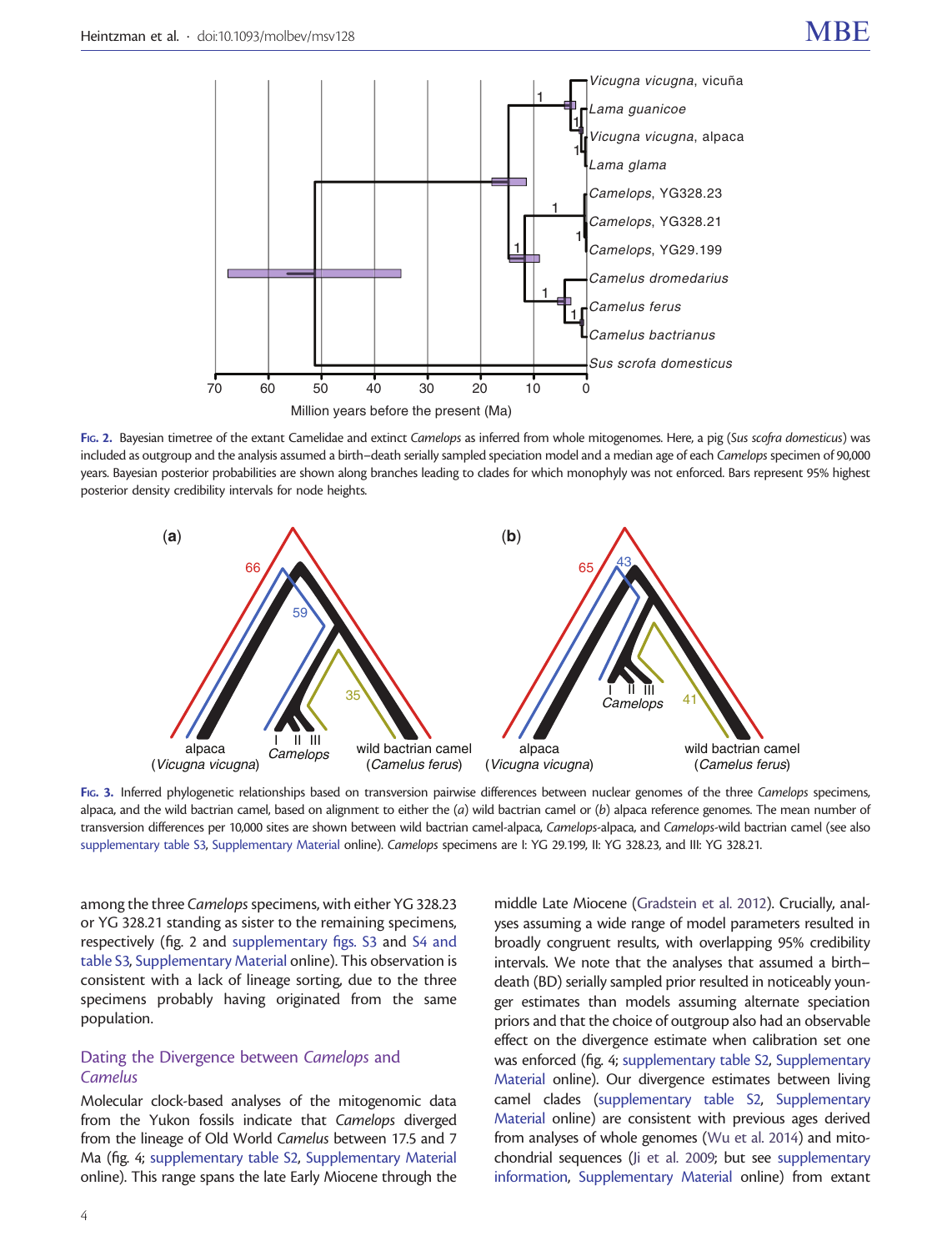<span id="page-4-0"></span>

FIG. 4. Camelops–Camelus divergence estimates under various Bayesian model parameters (calibration set, outgroup, speciation model, and tip dating). Circles are mean height estimates and bars are 95% highest posterior density (HPD) credibility intervals. Gray background highlights the range of all 95% HPD credibility intervals (~17.5–7 Ma). BD, the birth–death speciation model; BDSS, the birth–death serially sampled speciation model; TD, tip dating enforced; NTD, tip dating not enforced.

species and are in broad agreement with the fossil record ([Wheeler 1995](#page-7-0)).

To further test the Camelops–Camelus divergence estimate, we performed an additional analysis using the low coverage nuclear genome data. Assuming a genome-wide strict molecular clock, we inferred that these two lineages diverged between around 11 and 10 Ma [\(supplementary table S3,](http://mbe.oxfordjournals.org/lookup/suppl/doi:10.1093/molbev/msv128/-/DC1) [Supplementary Material](http://mbe.oxfordjournals.org/lookup/suppl/doi:10.1093/molbev/msv128/-/DC1) online). This result is consistent with that derived from the mitogenomic data (fig. 4; [supple](http://mbe.oxfordjournals.org/lookup/suppl/doi:10.1093/molbev/msv128/-/DC1)[mentary table S2,](http://mbe.oxfordjournals.org/lookup/suppl/doi:10.1093/molbev/msv128/-/DC1) [Supplementary Material](http://mbe.oxfordjournals.org/lookup/suppl/doi:10.1093/molbev/msv128/-/DC1) online).

#### Reconstructing the Evolutionary History of Camelidae

Both molecular and fossil record data suggest that crown group Camelidae arose in the late Early Miocene, around 17.5–16 Ma [\(supplementary fig. S1,](http://mbe.oxfordjournals.org/lookup/suppl/doi:10.1093/molbev/msv128/-/DC1) [Supplementary Material](http://mbe.oxfordjournals.org/lookup/suppl/doi:10.1093/molbev/msv128/-/DC1) online; [Honey et al. 1998;](#page-6-0) [Hassanin et al. 2012](#page-6-0); [Wu et al. 2014\)](#page-7-0). Our data support a subsequent divergence between the extant Old World camel (Camelus) lineage and the extinct Camelops clade prior to the late Late Miocene. This proposed divergence timing is consistent with hypotheses based on the fossil record that propose close affinities between Late Miocene Paracamelus and living Camelus ([Titov 2008](#page-7-0)) and between Miocene Alforjas and Camelops [\(supplementary fig.](http://mbe.oxfordjournals.org/lookup/suppl/doi:10.1093/molbev/msv128/-/DC1) [S1](http://mbe.oxfordjournals.org/lookup/suppl/doi:10.1093/molbev/msv128/-/DC1), [Supplementary Material](http://mbe.oxfordjournals.org/lookup/suppl/doi:10.1093/molbev/msv128/-/DC1) online; [Harrison 1979\)](#page-6-0). Paracamelus, which is the presumed ancestor of living Old World camels, expanded from North America into Eurasia by approximately 7.5 to 6.5 Ma [\(Pickford et al. 1995](#page-7-0)). Eurasian Paracamelus later became separated from contemporaneous populations in arctic North America, probably as a result of the flooding of the Bering Isthmus approximately 5.5 Ma ([Gladenkov et al. 2002](#page-6-0)). Paracamelus finally became extinct

in the North American Arctic and Subarctic by the middle Pleistocene, roughly 1 Ma [\(Rybczynski et al. 2013\)](#page-7-0). Stratigraphic and radiocarbon evidence suggest that Camelops and Paracamelus did not coexist in arctic and subarctic North America ([Zazula et al. 2011;](#page-7-0) [Rybczynski et al.](#page-7-0) [2013\)](#page-7-0).

The fossil record suggests that Camelops first appeared during the middle Pliocene  $(\sim 4.0$  to 3.2 Ma) in southern North America [\(Thompson and White 2004\)](#page-7-0) and achieved its maximum range during the late Pleistocene, with a reconstructed distribution from Alaska to Central America [\(fig. 1;](#page-1-0) [supplementary table S1](http://mbe.oxfordjournals.org/lookup/suppl/doi:10.1093/molbev/msv128/-/DC1), [Supplementary Material](http://mbe.oxfordjournals.org/lookup/suppl/doi:10.1093/molbev/msv128/-/DC1) online). Fossils of C. hesternus in the northern part of its distribution in eastern Beringia (unglaciated Alaska and Yukon; fig. 1i) are very rare [\(Harington 1997](#page-6-0)), which may indicate either that populations were continuously present but always small or that Camelops dispersed into the subarctic only during brief interglacial intervals [\(Zazula et al. 2011](#page-7-0)). From a paleoecological standpoint, being able to distinguish between these alternatives is crucial, as the former implies a much greater capacity to withstand major climate change than does the latter.

Although Camelops was extinct throughout North America by roughly 13 ka [\(Waters et al. 2015](#page-7-0)), our nonfinite radiocarbon dates from Hunker Creek suggest that populations in eastern Beringia may have been locally extinct tens of millennia earlier, in parallel with the extinction chronology of American mastodon Mammut americanum [\(Zazula](#page-7-0) et al. [2014\)](#page-7-0). This pattern may also apply to other rare fossil taxa found in eastern Beringia, such as Jefferson's ground sloth (Megalonyx jeffersonii) and the giant beaver (Castoroides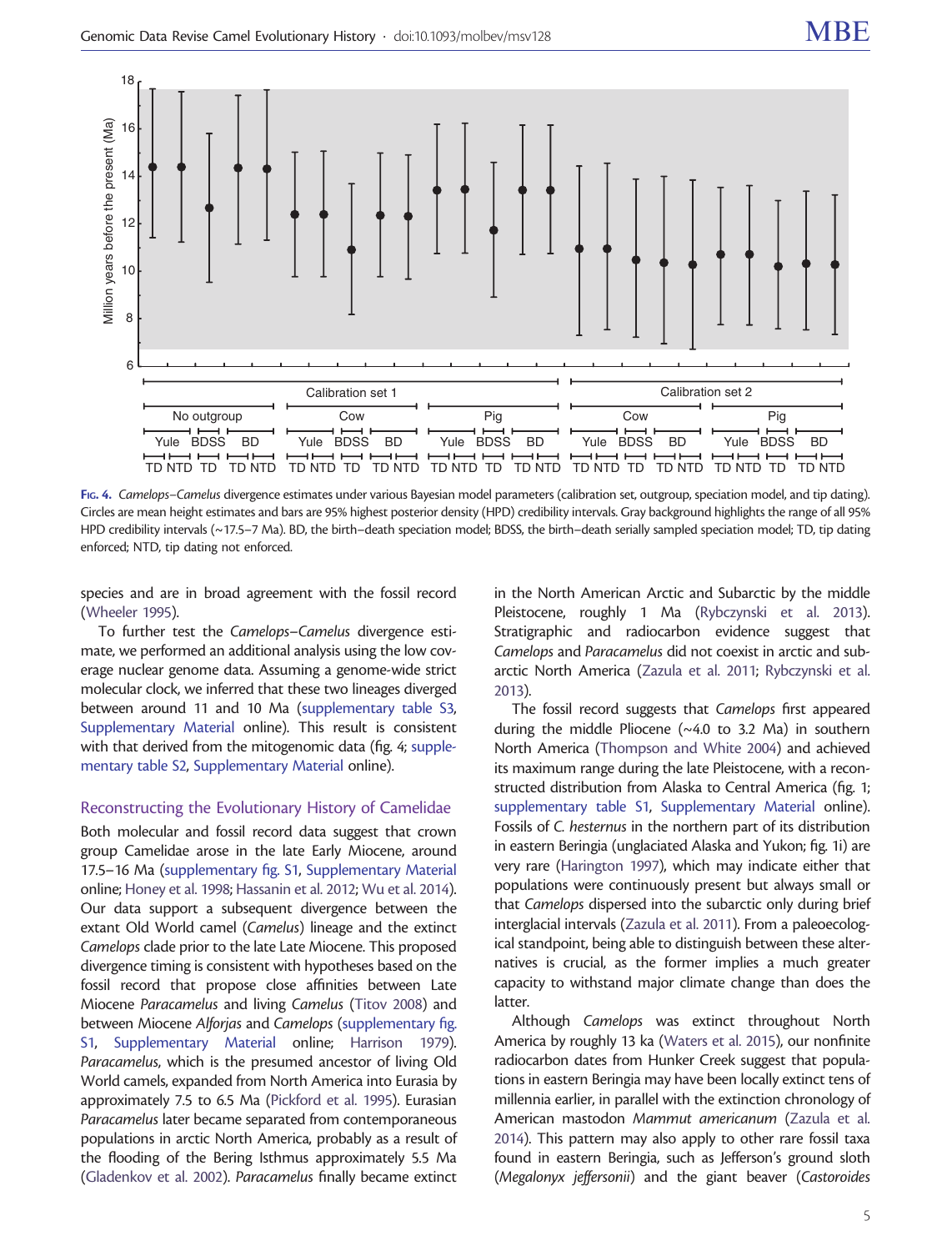ohioensis; [Harington 1990\)](#page-6-0). However, additional dated remains from these species will be necessary to test this hypothesis. A better understanding of the timing of local versus regional extinctions has implications for interpreting continuity and change in the North American biota, including understanding the timing and significance of anthropogenic factors in forcing megafaunal extinctions.

## Materials and Methods

This section provides an overview of the methods of this study; full details can be found in the [supplementary infor](http://mbe.oxfordjournals.org/lookup/suppl/doi:10.1093/molbev/msv128/-/DC1)[mation](http://mbe.oxfordjournals.org/lookup/suppl/doi:10.1093/molbev/msv128/-/DC1), [Supplementary Material](http://mbe.oxfordjournals.org/lookup/suppl/doi:10.1093/molbev/msv128/-/DC1) online.

#### Radiocarbon Dating

To generate radiocarbon dates for the fossil Camelops specimens, we extracted approximately 150 mg of collagen from each bone using a combination of standard [Longin \(1971\)](#page-7-0) methods and ultrafiltration [\(Beaumont et al. 2010\)](#page-6-0). The prepared collagen was radiocarbon dated at the KECK Accelerator Mass Spectrometry (AMS) Laboratory (University of California, UC, Irvine).

#### DNA Extraction, Library Preparation, and Sequencing

We followed standard protocols for aDNA research, outlined in [Cooper and Poinar \(2000\)](#page-6-0). In a purpose-built aDNA facility, we extracted DNA from 100 to 120 mg of bone powder following [Dabney, Knapp, et al. \(2013\)](#page-6-0) and constructed DNA libraries following [Meyer and Kircher \(2010\)](#page-7-0). We sequenced the libraries using the Illumina HiSeq-2500 platform at UCSF.

## Mitogenomic Reconstruction and Phylogenetic Analysis

We combined the sequenced reads from all samples and sequencing runs and used these to reconstruct the Camelops mitochondrial genome. We merged, adapter trimmed, and mapped each read to four extant camelid reference mitogenomes using an iterative assembler ([Green et al.](#page-6-0) [2008\)](#page-6-0). We then combined the resulting alignments to produce a draft of the Camelops mitogenome. Independent remapping of reads from each sample to the draft mitogenome, as well as visual inspection, gene annotation, and assessment of DNA fragment length distributions and deamination patterns ([supplementary fig. S2](http://mbe.oxfordjournals.org/lookup/suppl/doi:10.1093/molbev/msv128/-/DC1), [Supplementary Material](http://mbe.oxfordjournals.org/lookup/suppl/doi:10.1093/molbev/msv128/-/DC1) online), were all consistent with what is expected from authentic aDNA sequences.

We aligned the three Yukon Camelops mitogenomes to seven extant camelid and ten other artiodactyl mitochondrial genomes collected from GenBank [\(supplementary table S4,](http://mbe.oxfordjournals.org/lookup/suppl/doi:10.1093/molbev/msv128/-/DC1) [Supplementary Material](http://mbe.oxfordjournals.org/lookup/suppl/doi:10.1093/molbev/msv128/-/DC1) online). We partitioned the alignments into four partitions: control region, coding regions, rRNAs, and tRNAs. We then used PartitionFinder ([Lanfear](#page-6-0) [et al. 2012](#page-6-0)) and jModelTest [\(Darriba et al. 2012\)](#page-6-0) to identify the most suitable model of molecular evolution for each partition [\(supplementary table S5](http://mbe.oxfordjournals.org/lookup/suppl/doi:10.1093/molbev/msv128/-/DC1), [Supplementary Material](http://mbe.oxfordjournals.org/lookup/suppl/doi:10.1093/molbev/msv128/-/DC1) online). Assuming these models, we then ran Bayesian and maximum likelihood phylogenetic analyses in MrBayes ([Ronquist et al. 2012](#page-7-0)) and RAxML ([Stamatakis 2014\)](#page-7-0), respectively, to test for consistent camelid topologies under different combinations of three conditions: 1) including or excluding an outgroup taxon; 2) including or excluding the control region partition; and 3) using both a rate heterogeneity parameter (gamma) and a proportion of invariant sites or using only the rate heterogeneity parameter.

### Phylogenetic Inference from Nuclear Genomes

To assess the phylogenetic relationships among Yukon Camelops and extant species in the Camelini and Aucheniini based on low coverage nuclear genomes, we calculated mean pairwise transversion differences between all pairs of Camelops specimens and the wild bactrian camel (Camelini) and alpaca (Aucheniini) reference genomes. To test for mapping bias that might lead to underestimation of the divergence between Camelops and the reference genome, we mapped all Camelops shotgun reads to both the wild bactrian camel and alpaca reference genomes. To calculate the divergence between the reference genome sequences, we created artificial datasets in which short fragments mimicking Illumina sequencing reads were sampled from each of the two reference genomes. These artificial "reads" were then remapped to the alternate reference genome. In inferring pairwise distances between genomes, we restricted our analyses to transversions so as to prevent cytosine deamination from biasing analyses [\(Dabney, Meyer,](#page-6-0) [et al. 2013](#page-6-0)).

## Divergence Dating

We performed Bayesian estimation of the divergence time between Camelops and Camelus in BEAST [\(Drummond et al.](#page-6-0) [2012\)](#page-6-0) using alignments of whole mitogenomes partitioned as above. Analyses were restricted to the camelids, except for variations that included a single outgroup. We ran BEAST analyses assuming different combinations of parameters: 1) calibration set, 2) the presence/absence of an outgroup, 3) assuming a yule, BD, or BD serially sampled speciation model; and 4) using an estimated age of each Camelops specimen (90  $\pm$  40 ka) as prior information or not. We used two calibration sets. The first set assumed a divergence between the Camelini and Aucheniini of 17.5 Ma, using a normal prior with a standard deviation of 1.52 Ma, so as to sample between 15 and 20 Ma with 90% probability, following [Honey et al.](#page-6-0) [\(1998\).](#page-6-0) The second set assumed a camelid-outgroup divergence of 59 Ma, using a lognormal prior with a log standard deviation of 0.07, so as to sample between 52.5 and 66 Ma with 90% probability, following [Benton et al. \(2015\)](#page-6-0). The second calibration set also assumed a dromedary-bactrian camel divergence of 4.4 Ma, using a normal prior with a standard deviation of 1.43 Ma, so as to sample between 1.6 and 7.2 Ma with 95% probability, following [Wu et al. \(2014\).](#page-7-0)

Finally, we further estimated the timing of divergence between Camelops and Camelus using the low coverage nuclear genome data aligned to the wild bactrian camel genome and assuming a genome-wide strict molecular clock. The divergence was calculated for each specimen by multiplying the Camelini–Aucheniini split (17.5 Ma; [Honey et al. 1998\)](#page-6-0) by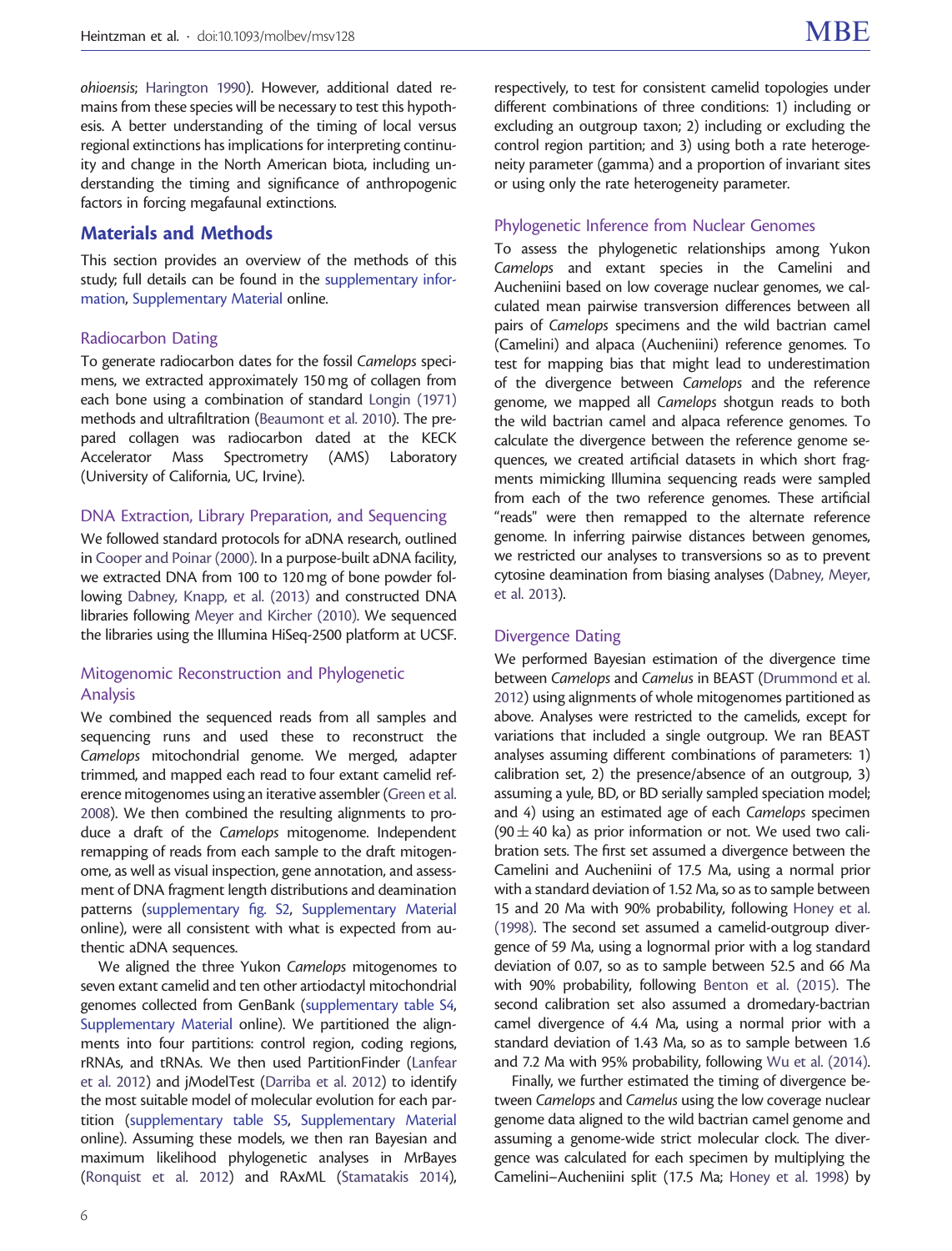<span id="page-6-0"></span>the ratio of transversions between wild bactrian camel-Camelops and alpaca-Camelops [\(supplementary table S3,](http://mbe.oxfordjournals.org/lookup/suppl/doi:10.1093/molbev/msv128/-/DC1) [Supplementary Material](http://mbe.oxfordjournals.org/lookup/suppl/doi:10.1093/molbev/msv128/-/DC1) online).

# Supplementary Material

[Supplementary information](http://mbe.oxfordjournals.org/lookup/suppl/doi:10.1093/molbev/msv128/-/DC1), [figures S1–S4,](http://mbe.oxfordjournals.org/lookup/suppl/doi:10.1093/molbev/msv128/-/DC1) [tables S1–S5,](http://mbe.oxfordjournals.org/lookup/suppl/doi:10.1093/molbev/msv128/-/DC1) and [dataset S1](http://mbe.oxfordjournals.org/lookup/suppl/doi:10.1093/molbev/msv128/-/DC1) are available at Molecular Biology and Evolution online ([http://www.mbe.oxfordjournals.org/\)](http://www.mbe.oxfordjournals.org/).

# Acknowledgments

We thank John Alton and other placer gold miners of the Klondike region for collecting fossils and providing access to study sites, as well as Duane Froese, Elizabeth Hall, and Susan Hewitson for their help in collecting, identifying, and archiving the remains studied here. John Southon and the KECK radiocarbon laboratory provided radiocarbon dates, Julie Meachen provided access to unpublished Palaeolama measurement data, Joaquin Arroyo-Cabrales provided data on Mexican localities of Camelops, Robert Calef assisted with the annotation of the mitochondrial genomes, and Lily Shiue assisted with the experimental work. We thank three anonymous reviewers for comments that improved the manuscript. This work was supported by grants from the Packard Foundation and the Gordon and Betty Moore Foundation. Fossil specimens YG 29.199, 328.21, and 328.23 are curated as part of the Government of Yukon Palaeontology Program's fossil collections in Whitehorse, Yukon. The three Camelops mitogenomes have been deposited in GenBank (accession numbers: KR822420–KR822422). Whole-genome shotgun nucleotide data have been deposited in the NCBI Short Read Archive (BioProject accession number: PRJNA284284).

## References

- Beaumont W, Beverly R, Southon J, Taylor RE. 2010. Bone preparation at the KCCAMS laboratory. Nucl Instrum Methods B. 268:906–909.
- Bell CJ, Lundelius ELJ, Barnosky AD, Graham RW, Lindsay EH, Ruez DRJ, Semken HAJ, Webb SD, Zakrezewski RJ. 2004. The Blancan, Irvingtonian and Rancholabrean mammal ages. In: Woodburne MO, editor. Late Cretaceous and Cenozoic mammals of North America. Biostratigraphy and geochronology. New York: Columbia University Press. p. 232–314.
- Benton MJ, Donoghue PCJ, Asher RJ, Friedman M, Near TJ, Vinther J. 2015. Constraints on the timescale of animal evolutionary history. Palaeontol Electron. 18.1.1FC:1–106.
- Breyer J. 1974. Examination of selected postcranials elements in Pleistocene camelids. University of Wyoming Contributions to Geology. 13:75–85.
- Breyer JA. 1983. The biostratigraphic utility of camel metapodials. J Paleontol. 57:302–307.
- Campos PF, Sher A, Mead JI, Tikhonov A, Buckley M, Collins M, Willerslev E, Gilbert MTP. 2010. Clarification of the taxonomic relationship of the extant and extinct ovibovids, Ovibos, Praeovibos, Euceratherium and Bootherium. Quat Sci Rev. 29:2123–2130.
- Cooper A, Poinar HN. 2000. Ancient DNA: do it right or not at all. Science 289:1139.
- Dabney J, Knapp M, Glocke I, Gansauge MT, Weihmann A, Nickel B, Valdiosera C, Garcia N, Paabo S, Arsuaga JL, et al. 2013. Complete mitochondrial genome sequence of a Middle Pleistocene cave bear reconstructed from ultrashort DNA fragments. Proc Natl Acad Sci U S A. 110:15758–15763.
- Dabney J, Meyer M, Paabo S. 2013. Ancient DNA damage. Cold Spring Harb Perspect Biol. 5:1–7.
- Darriba D, Taboada GL, Doallo R, Posada D. 2012. jModelTest 2: more models, new heuristics and parallel computing. Nat Methods. 9:772.
- Drummond AJ, Suchard MA, Xie D, Rambaut A. 2012. Bayesian phylogenetics with BEAUti and the BEAST 1.7. Mol Biol Evol. 29:1969–1973.
- Ehlers J, Gibbard PL, Hughes PD. 2011. Quaternary glaciations—extent and chronology: a closer look. In: van der Meer JJM, editor. Developments in quaternary science. Heidelberg (Germany): Springer. p. 1–1108.
- Froese DG, Zazula GD, Westgate JT, Preece SJ, Sanborn PT, Reyes AV, Pearce NJG. 2009. The Klondike goldfields and Pleistocene environments of Beringia. Geol Soc Am Today. 19:4–10.
- Gladenkov AY, Oleinik AE, Marincovich L, Barinov KB. 2002. A refined age for the earliest opening of Bering Strait. Palaeogeogr Palaeoclimatol Palaeoecol. 183:321–328.
- Gradstein FM, Ogg JG, Schmitz MA, Ogg GM. 2012. A geologic time scale 2012. Oxford (United Kingdom): Elsevier.
- Graham RW, Lundelius EL Jr. 2010. FAUNMAP II: new data for North America with a temporal extension for the Blancan, Irvingtonian and early Rancholabrean. FAUNMAP II Database. Version 1.0 [http://www.ucmp.berkeley.edu/faunmap/.](http://www.ucmp.berkeley.edu/faunmap/)
- Green RE, Malaspinas AS, Krause J, Briggs AW, Johnson PL, Uhler C, Meyer M, Good JM, Maricic T, Stenzel U, et al. 2008. A complete Neandertal mitochondrial genome sequence determined by high– throughput sequencing. Cell 134:416–426.
- Grubb P. 2005. Order Artiodactyla. In: Wilson DE, Reeder DM, editors. Mammal species of the world: a taxonomic and geographic reference. Baltimore (MD): Johns Hopkins University Press. p. 637–722.
- Harington CR. 1990. Vertebrates of the Last Interglaciation in Canada—a review, with new data. Geogr Phys Quat. 44:375–387.
- Harington CR. 1997. Pleistocene vertebrates of Sixtymile, Yukon Territory: a preliminary discussion. In: Edwards ME, Sher AV, Guthrie RD, editors. Terrestrial Paleoenvironmental studies in Beringia. Fairbanks (AK): Alaska Quaternary Center, University of Alaska. p. 83–90.
- Harrison JA. 1979. Revision of the Camelinae (Artiodactyla, Tylopoda) and description of the new genus Alforjas. The University of Kansas Paleontological Contributions. 95:1–27.
- Harrison JA. 1985. Giant camels from the Cenozoic of North America. Smithson Contrib Paleobiol. 57:1–29.
- Hassanin A, Delsuc F, Ropiquet A, Hammer C, van Vuuren BJ, Matthee C, Ruiz-Garcia M, Catzeflis F, Areskoug V, Nguyen TT, et al. 2012. Pattern and timing of diversification of Cetartiodactyla (Mammalia, Laurasiatheria), as revealed by a comprehensive analysis of mitochondrial genomes. C R Biol. 335:32–50.
- Honey JG, Harrison JA, Prothero DR, Stevens MS. 1998. Camelidae. In: Janis CM, Scott KM, Jacobs LL, editors. Evolution of tertiary mammals of North America, volume 1: terrestrial carnivores, ungulates, and ungulatelike mammals. Cambridge (United Kingdom): Cambridge University Press. p. 439–462.
- Ji R, Cui P, Ding F, Geng J, Gao H, Zhang H, Yu J, Hu S, Meng H. 2009. Monophyletic origin of domestic bactrian camel (Camelus bactrianus) and its evolutionary relationship with the extant wild camel (Camelus bactrianus ferus). Anim Genet. 40:377–382.
- Kooyman B, Hills LV, Tolman S, McNeil P. 2012. Late Pleistocene western camel (Camelops hesternus) hunting in southwestern Canada. Am Antiquity. 77:115–124.
- Lanfear R, Calcott B, Ho SYW, Guindon S. 2012. PartitionFinder: combined selection of partitioning schemes and substitution models for phylogenetic analyses. Mol Biol Evol. 29:1695–1701.
- Lindahl T. 1993. Instability and decay of the primary structure of DNA. Nature 362:709–715.
- Lisiecki LE, Raymo ME. 2005. A Pliocene-Pleistocene stack of 57 globally distributed benthic delta O-18 records. Paleoceanography 20:PA1003.
- Lister AM, Edwards CJ, Nock DAW, Bunce M, van Pijlen IA, Bradley DG, Thomas MG, Barnes I. 2005. The phylogenetic position of the "giant deer" Megaloceros giganteus. Nature 438:850–853.
- Llamas B, Brotherton P, Mitchell KJ, Templeton JEL, Thomson VA, Metcalf JL, Armstrong KN, Kasper M, Richards SM, Camens AB,